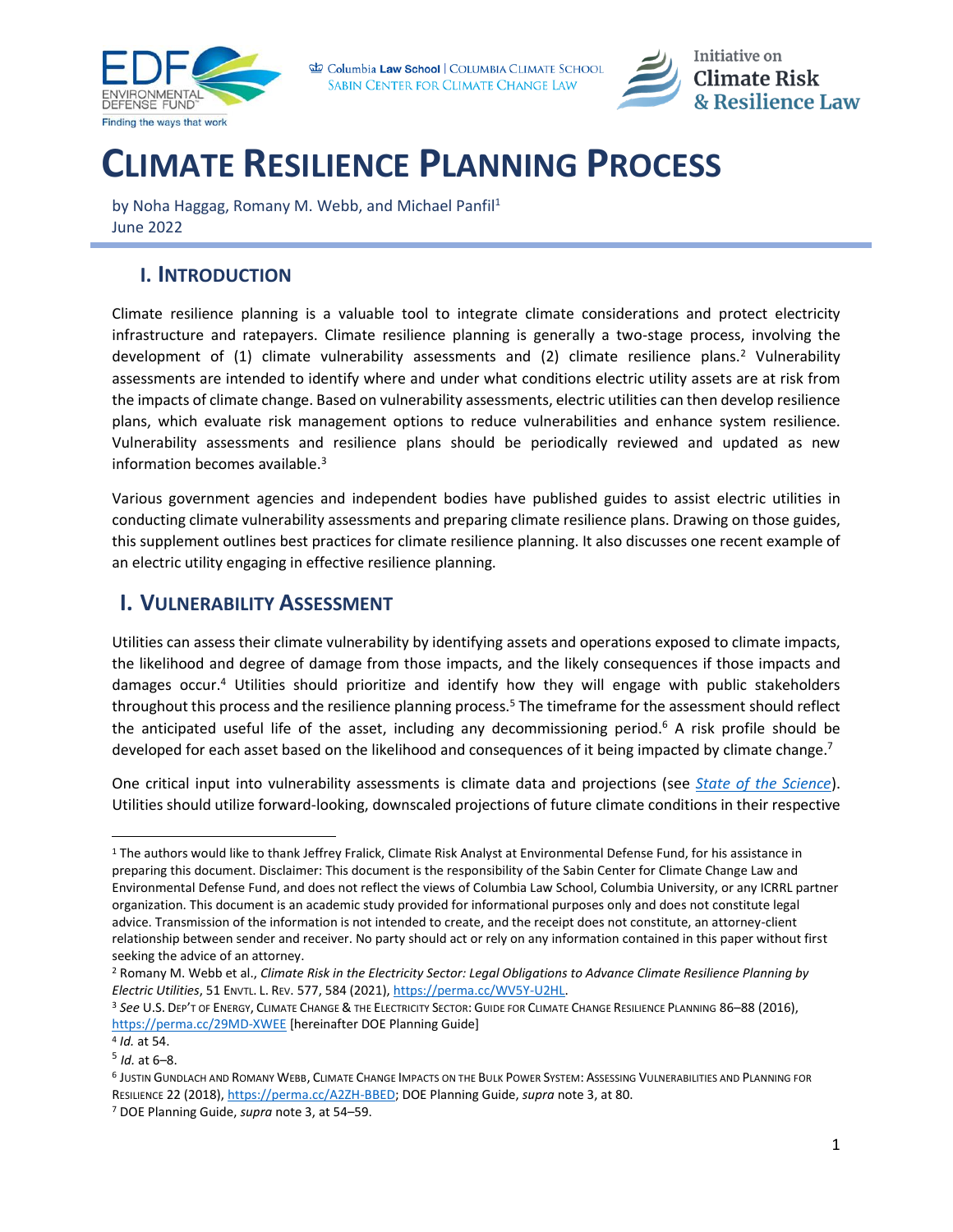<span id="page-1-0"></span>service territories.<sup>8</sup> Forward-looking data is necessary because, in the age of climate change, historical weather patterns are no longer an accurate representation of future conditions.<sup>9</sup> Downscaled or localized projections are necessary because the nature and extent of future climate impacts will vary regionally (see *[State of the](https://www.icrrl.org/files/2022/06/State-of-the-Science-Supplement.pdf)  [Science](https://www.icrrl.org/files/2022/06/State-of-the-Science-Supplement.pdf)* and *[Climate Risks to Electricity Infrastructure](https://www.icrrl.org/files/2022/06/Climate-Risks-to-Electricity-Infrastructure-Supplement.pdf)*). Utilities should consider projections for the full range of climate impacts expected to occur within their service territory.

Vulnerability assessments should be based on multiple climate projections reflecting a range of possible climate change scenarios, including "best" and "worst" case scenarios.<sup>10</sup> This so-called "bounded parameters" approach can help utilities manage uncertainty regarding future emission levels and associated climate impacts.<sup>11</sup> To supplement this approach, electric utilities can utilize probabilistic modeling, which provides an indication of the likelihood of different climate outcomes.<sup>12</sup>

Once they have a clear picture of the climate change impacts expected to occur in their service territories, electric utilities can then evaluate the climate vulnerability of their assets and operations. To do that, each utility must compile an inventory of assets and operations, and their attributes.<sup>13</sup> Asset attributes—such as the asset's age, design lifetime and specifications, elevation, replacement cost, and outage cost—will vary based on the type of asset.<sup>14</sup> Each utility will also have unique attributes for its operations, such as number and types of staff, location of critical facilities, communications methods, and data necessary for scheduling, planning, and conducting maintenance operations.<sup>15</sup> Utilities must assess how each asset or operation, given its unique attributes, will be affected by anticipated future conditions.<sup>16</sup> For example, if an asset needs water at a certain temperature for cooling, and climate projections indicate that the temperature of rivers or streams from which water is currently withdrawn will increase above the level the asset can withstand, that asset is at risk.

Utilities should assess the potential exposure of each asset and operation to climate impacts and the likelihood and severity of damage or disruption.<sup>17</sup> For each vulnerable asset or operation, utilities should calculate the costs of climate impacts. Ultimately, climate impacts may result in direct, indirect, or induced costs.<sup>18</sup> Direct costs include economic losses to an electric utility, such as restoration and repair costs. <sup>19</sup> Indirect and induced costs include costs experienced by consumers, other companies, or by society as a whole.<sup>20</sup> Indirect and induced costs may include residential property damage and public health effects. Costs will further vary depending upon the asset, operation, location, and nature and severity of climate impacts.<sup>21</sup>

In some circumstances, utilities may need to consider risks to assets that are outside of their ownership, but on which they rely to deliver services to consumers, such as electricity generation assets. The California Public Utilities Commission has noted that in states with restructured electricity markets, "utilities no longer own all

- <sup>15</sup> *Id*. at 27.
- <sup>16</sup> *Id.* at 31.

<sup>8</sup> Webb et al., *supra* not[e 2,](#page-0-1) at 586; U.S. DEP'T OF ENERGY, A REVIEW OF CLIMATE CHANGE VULNERABILITY ASSESSMENTS: CURRENT PRACTICES AND LESSONS LEARNED FROM DOE'S PARTNERSHIP FOR ENERGY SECTOR CLIMATE RESILIENCE 12 (2016)[, https://perma.cc/5EKK-T9GA](https://perma.cc/5EKK-T9GA) [hereinafter 2016 DOE Partnership Report].

<sup>9</sup> *See* 2016 Partnership Report, *supra* not[e 8,](#page-1-0) at 12.

<sup>10</sup> Webb et al., *supra* not[e 2,](#page-0-1) at 588.

 $11$  *Id.* 

<sup>12</sup> *Id.* at 588–89.

<sup>13</sup> DOE Planning Guide, *supra* not[e 3,](#page-0-0) at 26.

<sup>14</sup> *Id.*

<sup>17</sup> *Id.* <sup>18</sup> *Id.* at 42–50.

<sup>19</sup> *Id.* at 43.

<sup>20</sup> *Id.* at 45–46.

<sup>21</sup> *Id.*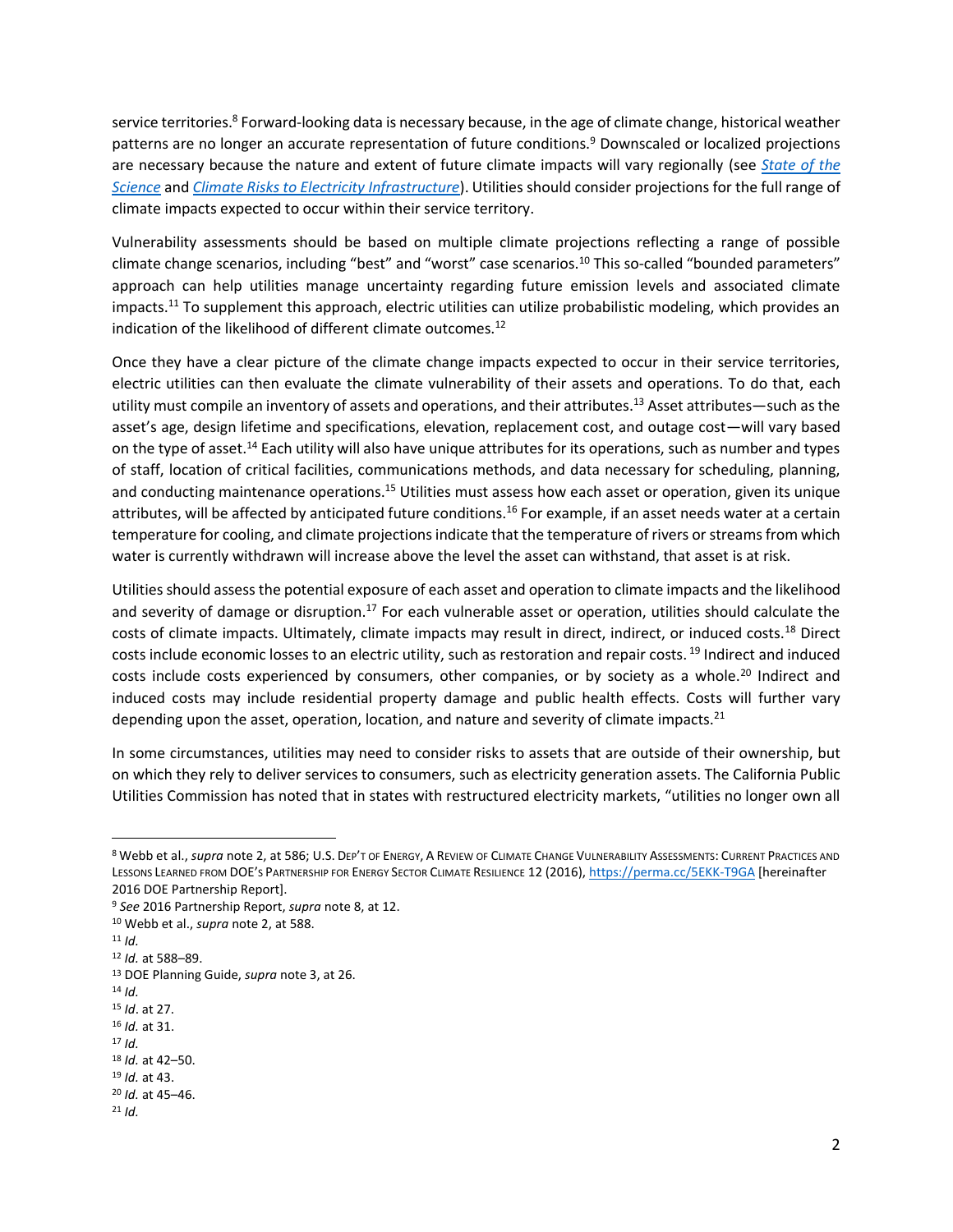the generation assets and rely on independent power producers and merchant generators for a significant amount of power. These assets should be considered part of any evaluation of vulnerabilities in the same way the [utilities] assess their own assets."<sup>22</sup>

#### **II. RESILIENCE PLANS**

Once vulnerabilities are identified, utilities should evaluate measures to enhance their resilience to climate impacts. Resilience measures can take a variety of forms, some of which may require large capital investments (e.g., hardening or relocating assets).<sup>23</sup> It is, however, important to note that resilience can often be enhanced through non-capital intensive actions, such as operational changes, planning updates, and/or design modifications (see *[Climate Risks to Electricity Infrastructure](https://www.icrrl.org/files/2022/06/Climate-Risks-to-Electricity-Infrastructure-Supplement.pdf)*).

A utility's resilience plan should prioritize a set of measures to reduce and manage critical vulnerabilities. Utilities should compare costs and impacts of different measures and determine whether, when, and how to invest based on each asset's risk profile.<sup>24</sup>

Cost-benefit analysis is often used in the electric utility sector to assess the financial viability of projects that have large upfront costs but deliver benefits over many years. In cost-benefit analysis, a project's benefits and costs are expressed in monetary terms, discounted to present value, and then compared.<sup>25</sup> Cost-benefit analysis can be difficult to apply to resilience projects because key benefits may be unknown or difficult to quantify. Thus, additional evaluation tools may be needed.<sup>26</sup> One strategy that can aid planning is a "flexible resilience pathways" approach, which encourages the immediate implementation of no- and low-regrets resilience measures as well as the establishment of thresholds for taking other actions.<sup>27</sup> Utilities can also use a "breakeven analysis," which estimates the value of avoiding outages, then calculates how many outages would need to be mitigated by a resilience measure in order to realize sufficient value to justify investing in that measure.<sup>28</sup> This calculation can then be compared to the probability of future climate-related outages to assess the expected benefits of investment. Another strategy utilities can use is a "robust decision making" framework, where measures are assessed under a wide range of possible future outcomes to determine which will perform best under a variety of circumstances.<sup>29</sup>

## **III. CONSOLIDATED EDISON CLIMATE STUDY**

In its 2013 rate case proceeding following Superstorm Sandy, Consolidated Edison Company of New York, Inc. ("Con Ed") requested approximately \$1 billion for "storm hardening structural improvements  $\dots$  that are intended to reduce the size and scope of service outages from major storms, as well as to improve responsiveness and expedite the recovery process."<sup>30</sup> Con Ed's focus solely on storms prompted criticism from several environmental and other groups, who pushed for consideration of a broader range of climate impacts.<sup>31</sup>

<sup>&</sup>lt;sup>22</sup> KRISTIN RALFF-DOUGLAS, CAL. PUB. UTILS. COMM'N, CLIMATE ADAPTATION IN THE ELECTRIC SECTOR: VULNERABILITY ASSESSMENTS & RESILIENCE PLANS 17 (2016)[, https://perma.cc/R6NW-F6GV.](https://perma.cc/R6NW-F6GV)

<sup>23</sup> *See* DOE Planning Guide, *supra* note [3,](#page-0-0) at 60, 65, 66–68.

<sup>24</sup> Webb et al., *supra* not[e 2,](#page-0-1) at 584*; See* DOE Planning Guide, *supra* note [3,](#page-0-0) at 77–84.

<sup>25</sup> Webb et al., *supra* not[e 2,](#page-0-1) at 590.

<sup>26</sup> *Id.*

<sup>27</sup> *Id.*

<sup>28</sup> *Id.*

<sup>29</sup> *Id.*

<sup>30</sup> Letter from Craig Ivey, President, Consolidated Edison Co. of N.Y., Inc., to Hon. Jeffrey C. Cohen, Acting Sec'y, N.Y. Pub. Serv. Comm'n, 1 (Jan. 25, 2013)[, https://perma.cc/YPL5-N9KW.](https://perma.cc/YPL5-N9KW)

<sup>31</sup> *See* N.Y. Pub. Serv. Comm'n, Order Approving Electric, Gas and Steam Rate Plans in Accord with Joint Proposal, Case 13-E-0030 et al., at 62 (Feb. 21, 2014)[, https://perma.cc/Y78W-GY8H](https://perma.cc/Y78W-GY8H) [hereinafter NYPSC Rate Order]. Prior to the rate case